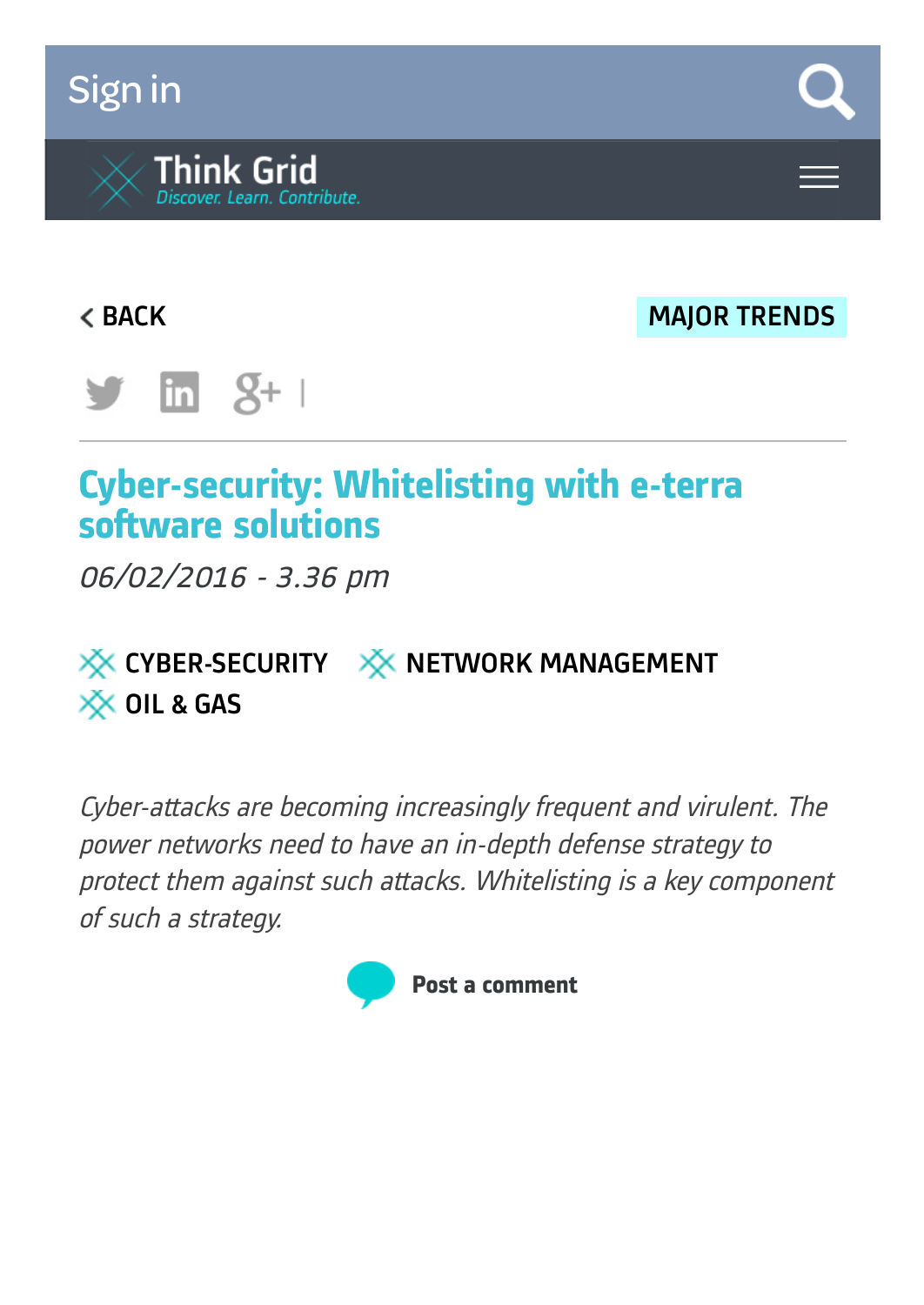

## Source: ThinkStock

Wednesday December 23, 2015. 3.30 p.m. People in the Ivano-Frankivsk region of Ukraine were preparing to go home from work. Suddenly, three power distribution centers went mute, tripping some 60 substations. That left around 230,000 residents in the cold and dark.

The outages were the result of an unprecedented cyber-attack—the first to take out a power grid—launched by some very skillful hackers. Despite the limited damage caused, the episode demonstrates that cyber-attacks to control systems have stepped up to another level—well planned, multiple-step and highly sophisticated.

The attacks have highlighted the need for very effective cyber-defense mechanisms to protect control systems. Whitelisting is a security solution that represents a key layer in a global defense strategy. Sharon Xia, GE Grid Solutions principal software architect, explains: "Whitelisting is the opposite of anti-virus software. The latter is a blacklisting solution, detecting and quarantining known—but not unknown—malicious code. On the other hand, whitelisting assumes that everything is bad unless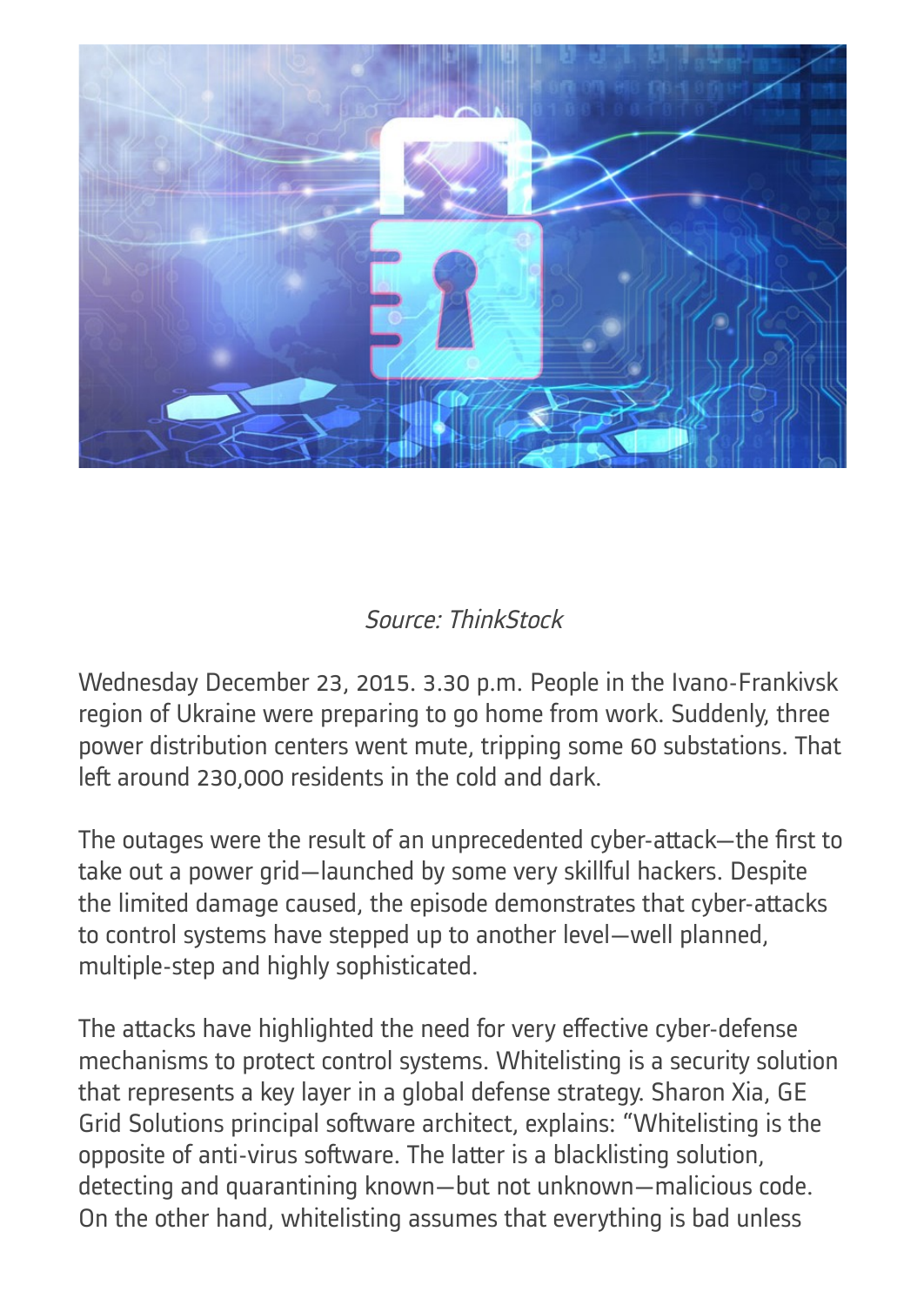told that the application is authorized and safe to run. It prevents malware because it refuses to allow all unwanted software—known or unknown. As a result, it is much more effective than the anti-virus approach."

### e-terra tested

To help utilities to protect their applications more tightly, GE Grid Solutions has tested the industry-leading whitelisting solution, Intel's McAfee Application Control, on its **e-terra** Energy Management System and **e-terra**pipeline. "This was a proof-of-concept test," Xia points out, "with the objective of verifying that McAfee Application Control is compatible with the Grid Solutions products." The test results have demonstrated that it is technically feasible to use an application whitelisting solution in e-terra systems. Utilities can now deploy the McAfee solution in the knowledge that it will function correctly. "In fact, one **e-terra**pipeline customer has already deployed it," says Xia, "and other customers have expressed interest, especially after the Ukraine attack."

## Setting up for security

There are, of course, a number of precautions to take when configuring a whitelisting solution. "This demands a certain investment in time and resources, but that is well worth the effort considering the benefits," says Xia. The first step is to build an application whitelist on each host in the system. Some application whitelisting solutions are able to pull the list off the host automatically. However, the list should be reviewed to make sure that all required applications and binaries are listed, and none of the unused applications are in. It is a good opportunity to baseline the system while creating the whitelist.

Another key step is testing. A thorough functional test is required to ensure system availability. Different application whitelisting solutions support different testing modes. The McAfee Application Control<sup>1</sup> solution

supports "Observe" mode. When running in this mode, it emulates "Enabled" mode, except that it records observations rather than

preventing applications or code from running. Each observation is logged and corresponds to the action McAfee Application

Control would take in "Enabled" mode. "We recommend that customers run the whitelisting solution in 'Observe' mode after the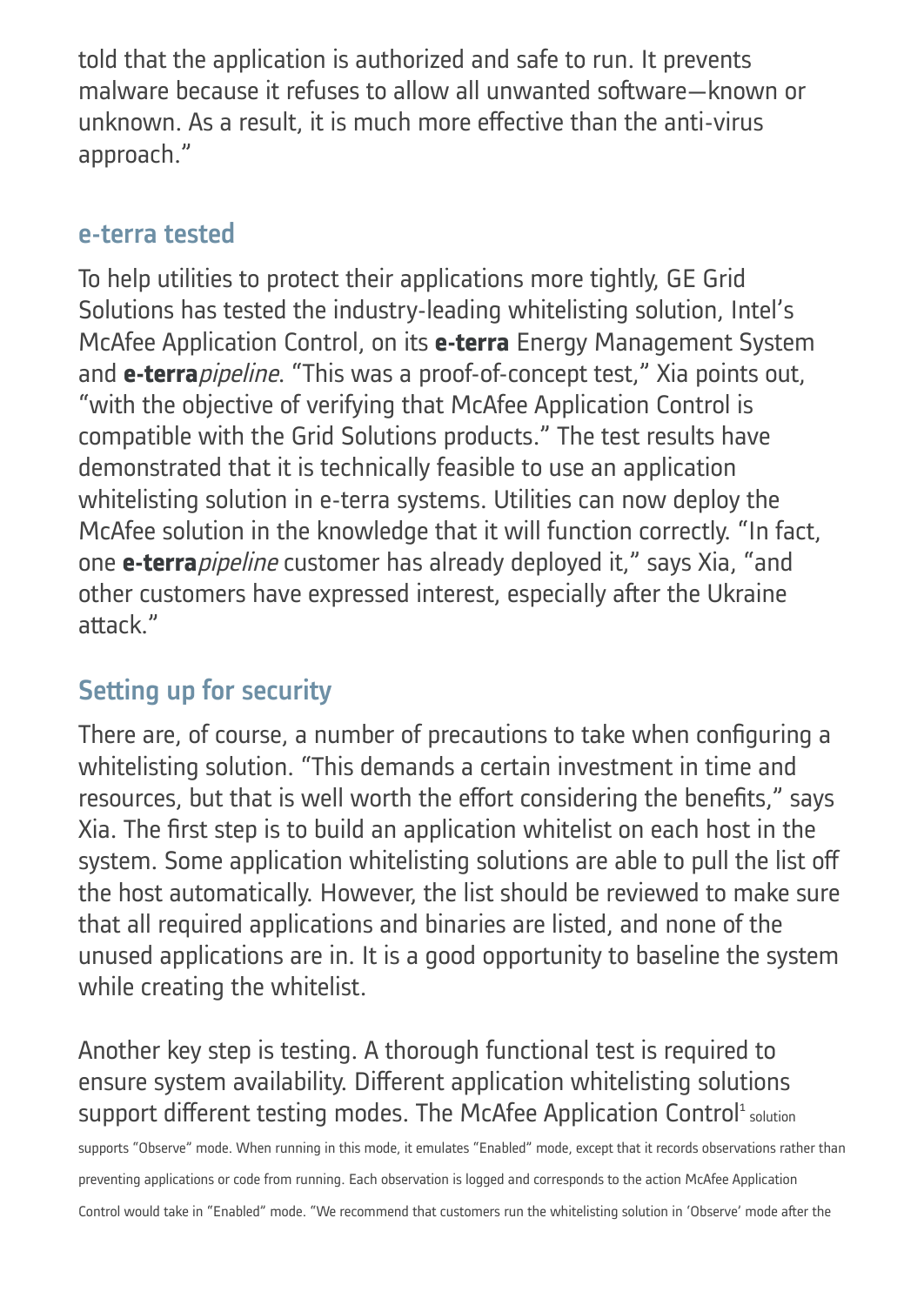baseline whitelist is established, conduct a full functional test for e-terra applications, review the log, and adjust the security

policies in Application Control, if necessary," Xia explains.

Because application environments are dynamic, whitelisting deployment needs to be underpinned by a software patch and update process. This means that any application whitelisting solution has to be set up to allow planned software updates and patches, otherwise the system may simply stop working. The McAfee Application Control program includes mechanisms to do this. For example, after adding the Grid Solutions certificate as a trusted supplier, all software signed by that certificate can be run, including installation kits and upgrade kits. "However," adds Xia, "to be on the safe side, we recommend a thorough functional test after each software update or patch. In fact, continuous monitoring of application health is crucial in ensuring that all applications run as they should. In any case, GE Grid Solutions consultants are available to help customers install, run and monitor the whitelisting solution."

<sup>1</sup>: McAfee Application Control is a trademark of Intel